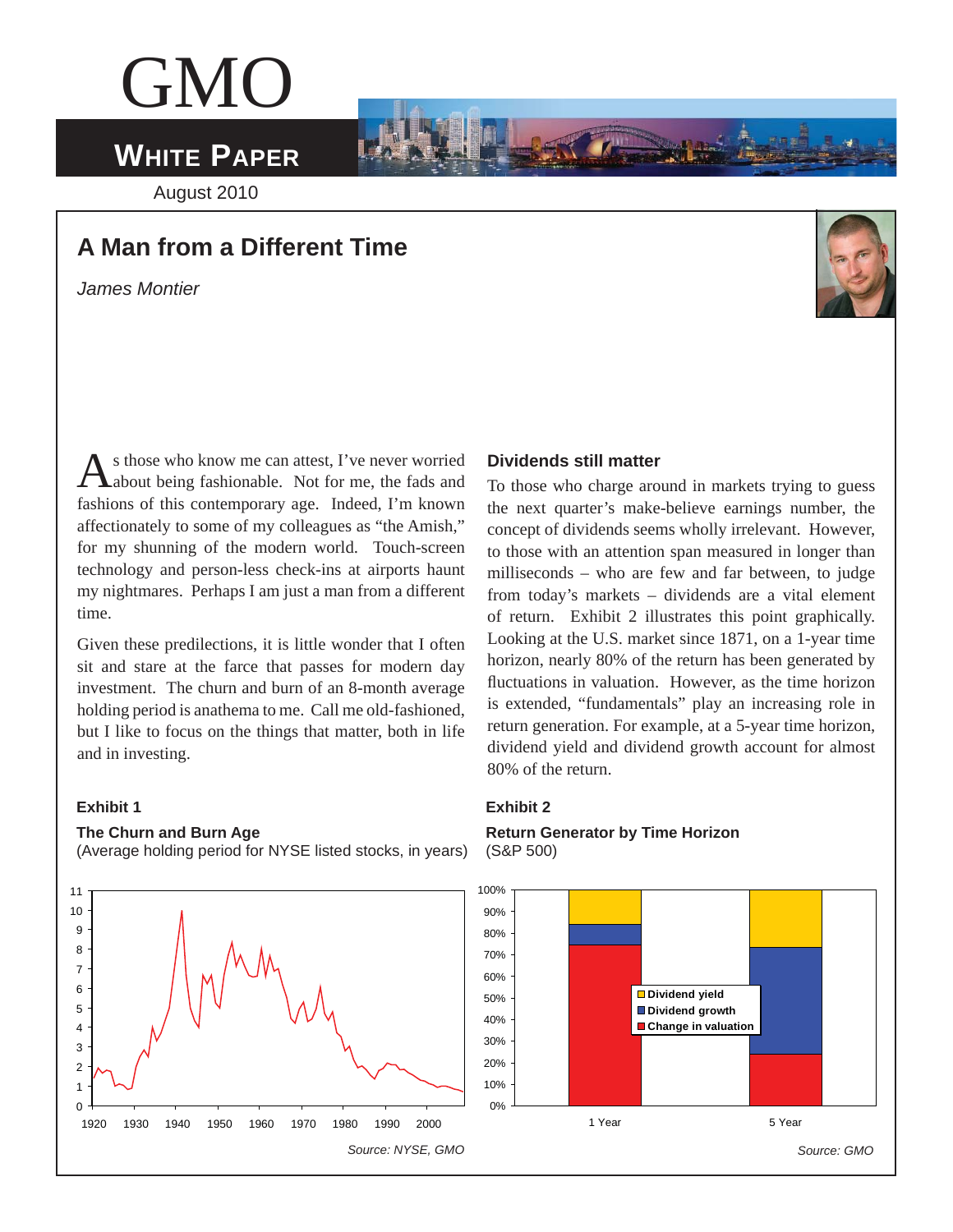Exhibit 3 shows the contribution that dividends have made to total returns over various periods. On average, over the very long term, dividends have accounted for some 90% of total return.

### **Exhibit 3**

### **The Importance of Dividends (S&P 500)**



Of course, with management incentivised to focus on the share price (via enormous option positions), dividends have fallen out of favor with CEOs as well as "investors" (although it pains me to use that term for the seeming ADHD-afflicted speculators who dominate the investment scene today). Instead, the focus has been on repurchases.

However, I don't regard repurchases as equivalent to dividends, least of all in their permanence. Whilst dividends are generally raised and lowered relatively slowly, repurchases seem to be used to distribute excess

### **Exhibit 4**

### **The Rise and Fall of Repurchases**





earnings that are temporary in nature. Witness the explosion and implosion of repurchases over the last few years (Exhibit 4).

If repurchases were to truly benefit investors, then we would expect to see the "growth" element in the above decomposition increasing. Yet, there has been no evidence of this. So the kindest thing one can say is that, so far, the idea of repurchases replacing dividends is the Scottish legal verdict "case unproven."

The importance of dividends over the long term isn't just a U.S. phenomenon. The same patterns hold true across a wide variety of global equity markets. For instance, in Europe, 80% to 100% of the total returns achieved since 1970 have come from dividends (combining yield and real dividend growth).

### **Dividends Matter Around the World**



### **European dividends: still priced for the Great Depression**

Now, what if I told you that you could purchase these dividends at a fraction of their potential worth? You'd probably think I was running a dubious advert in one of those magazines aimed at those who think they can get rich quick. But it really is possible – although patience is vital – this is no get-rich-quick scheme.

There is a market for dividends. The reason it exists is that investment banks and the like end up owning dividends as a direct result of the structured products they create.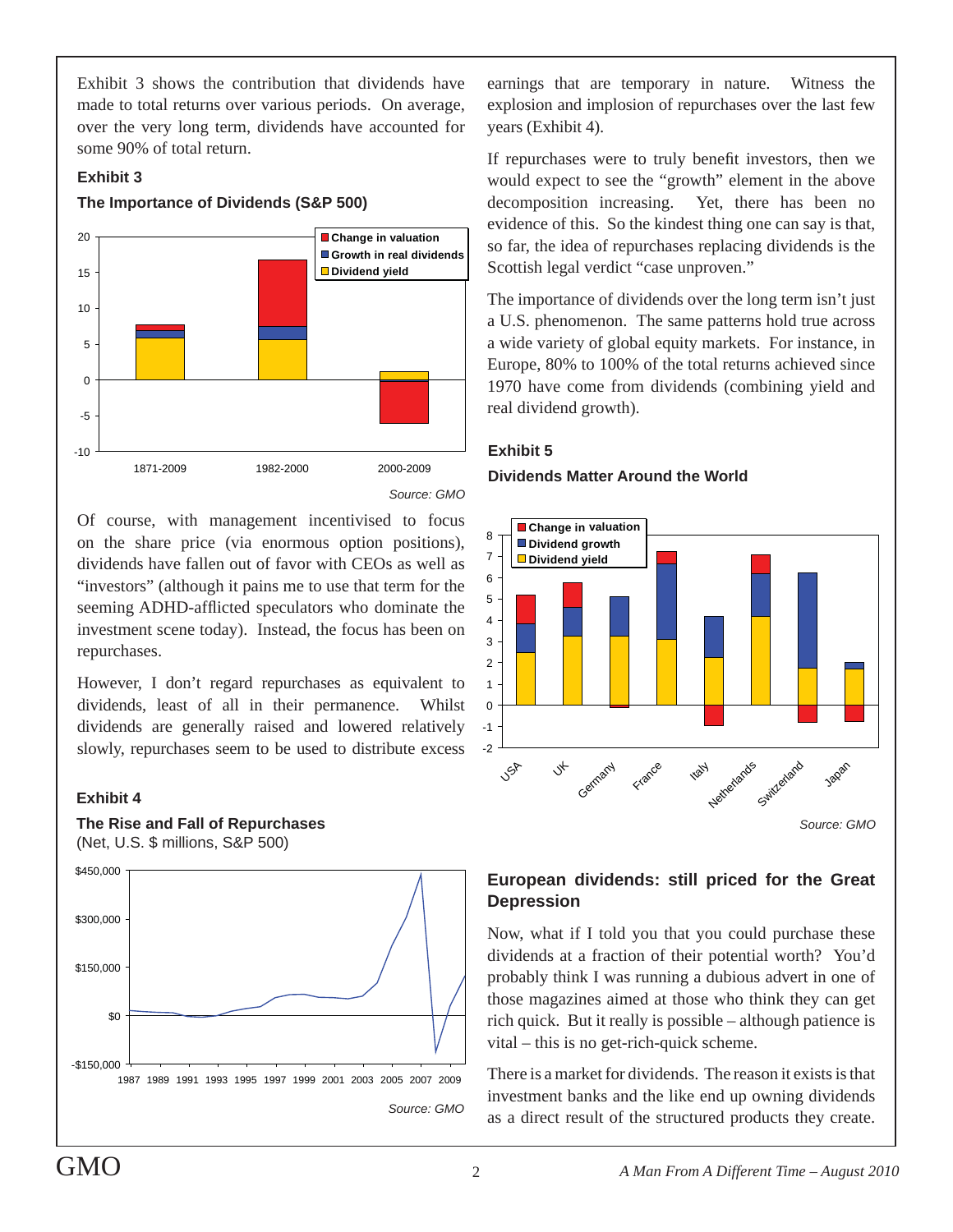Effectively, when you see products such as capitalprotected bonds, which offer exposure to the upside of the equity markets (and a floor on losses), they are written in terms of capital gains. To hedge this exposure, the banks buy equities. But they only want the capital part of the return, leaving them long dividends. Institutions have taken to swapping these dividends in the same way that a plain vanilla fixed for floating swap works.

This market allows investors to trade dividends independent of the market. Effectively, we can isolate the dividends and not have to worry about the multiple that the market places upon that cash flow.

Of course, as with all investments, the price you pay determines the attractiveness of the opportunity. The good news is that European dividends appear to be priced cheaply at the moment.

Exhibit 6 shows the current pricing structure of European dividends (for the Eurostoxx 50, the vertical line marks the point at which we switch from actual dividends to the market's implied view of dividends), and shows the experience of U.S. dividends during the Great Depression as a comparison. In essence, the market is saying that dividends will have virtually zero growth between now and 2019. This is a worse outcome than the U.S. witnessed in the wake of the Great Depression!

#### **Exhibit 6**

### **European Dividends Priced for a Depression**



Of course, we need an estimate of intrinsic value to truly assess the scale of opportunity that the dividend swap market presents. Historically (since 1988), dividends for the Eurostoxx 50 have grown at an impressive nominal

11% annually. Broader European indices (with longer histories) show a dividend growth rate of around 8% annually.

However, as Ben Graham noted, any estimate of future growth "must err at least slightly on the side of understatement." So, we've constructed an intrinsic value estimate for European dividends based on three possible paths: a poor outcome in which dividends grow at only 2% annually (assigned a 25% probability); a base case, which assumes dividends grow at a 6% annual rate (a 50% probability); and a bull case, where dividends are expected to grow at an 8% rate annually (a 25% probability).

The bear case of 2% annual growth may seem generous when one considers that the 10-year U.S. annual dividend growth rate has been below 2% about one-third of the time since 1871. However, this would ignore the 33% decline we have already witnessed in European dividends. Looking at 10-year annual growth following periods of 33% declines in U.S. dividends, we see an average growth rate of 5% annually, making our bear case assumption of 2% conservative. Even Japan has managed to grow its dividends by just over 2% annually during its two decades of post-bubble economic stagnation.

Exhibit 7 shows the implied dividends and our conservative estimate of intrinsic value. The implied margin of safety between the current price and our estimate is between 40% and 60% on the long-dated contracts.

### **Exhibit 7**





Dividend swaps have two other noteworthy features. First, they offer an implicit inflation hedge. Dividends are a nominal concept (paid as they are in today's prices).